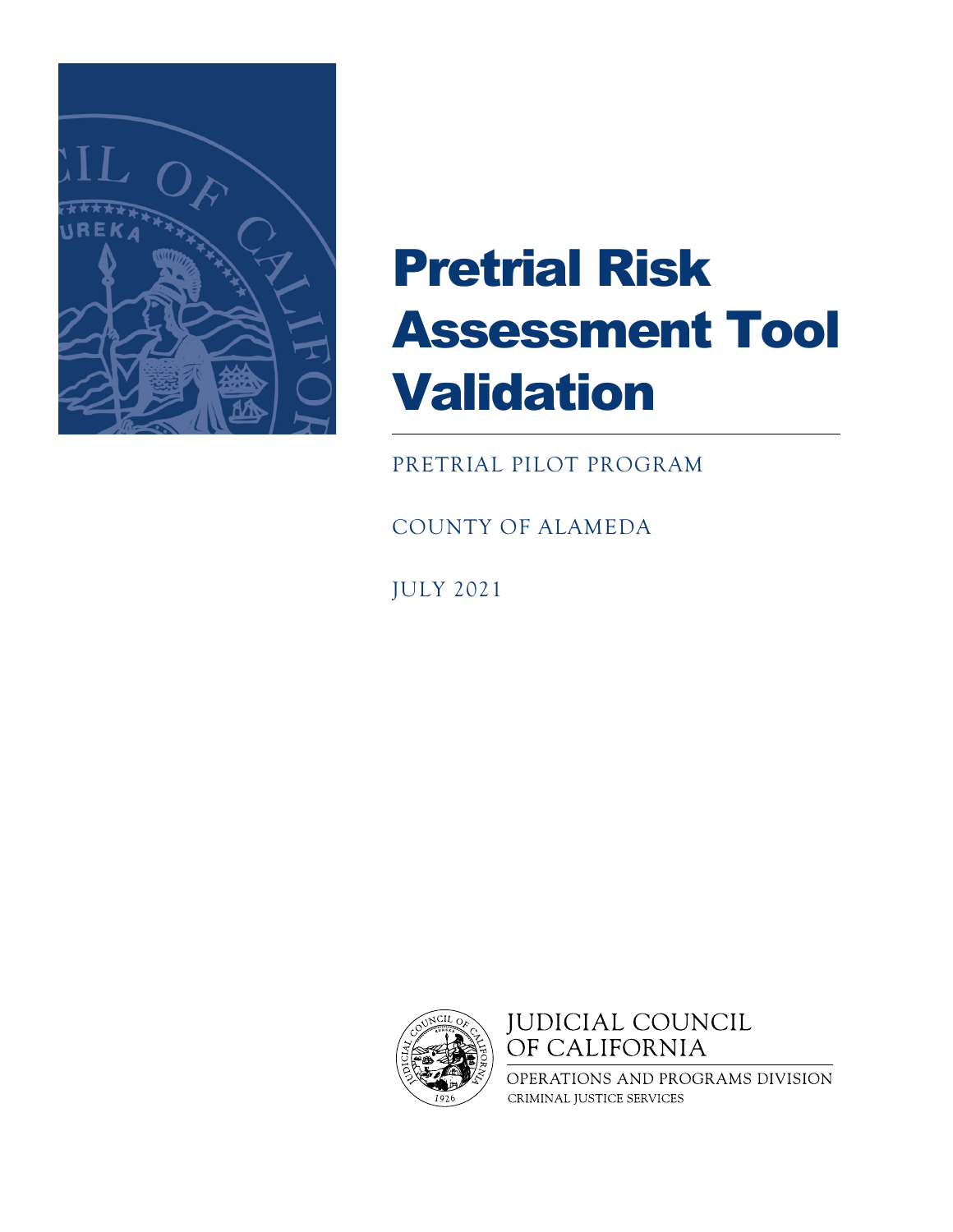## Impact of COVID-19 Pandemic on Pretrial Pilot Program

The Budget Act of 2019 requires that Pretrial Pilot Program courts collaborate with local justice system partners to make data available to the Judicial Council as required to measure the outcomes of the pilots. Senate Bill 36 (Hertzberg; Stats. 2019, ch. 589) established tool validation and reporting requirements for pretrial services agencies using a pretrial risk assessment tool; these requirements are mandatory for all pilot projects.

Throughout much of period covered by this report, the United States experienced the COVID-19 global pandemic. On March 4, 2020, Governor Gavin Newsom declared a state of emergency to protect public health and safety, and formalized efforts by the California Department of Public Health, California Health and Human Services Agency, Governor's Office of Emergency Services, and other state agencies and departments to mitigate this public health crisis. On March 19, 2020, orders from the Governor and the California Department of Public Health directed all California residents to stay home except when performing essential jobs or shopping for necessities.

On March 27, 2020, the Governor issued an order that gave the Judicial Council of California and the Chief Justice authority to adopt emergency rules and take other necessary actions to respond to the COVID-19 health and safety crisis. The Judicial Council adopted various emergency measures to support courts in providing essential services while helping to safely reduce jail populations. These measures, together with policies adopted by individual courts in response to the crisis, have impacted the population eligible for participation in the Pretrial Pilot Program.

On April 6, 2020, the Judicial Council adopted a statewide emergency bail schedule that set presumptive bail at \$0 for most misdemeanors and lower-level felonies, with specified exceptions, but retained court discretion in setting bail. The emergency rule was intended to safely reduce jail populations and protect justice system personnel and public health while promoting consistency in pretrial release and detention throughout the state. The Judicial Council repealed the emergency bail schedule rule effective June 20, 2020, but encouraged courts to adopt local emergency bail schedules with \$0 bail or significantly reduced bail levels to meet their county's public health and safety conditions.

As a result of local criminal justice system policies and the emergency bail schedule, pilot courts observed significant reductions in booking rates and jail populations during this time. Under these temporary emergency policies, many individuals who would otherwise have been eligible for program participation were cited and released in the field or released on \$0 bail upon booking without undergoing a risk assessment. Crime and arrest patterns were also likely affected by COVID-19 and shelter-in-place orders. Criminal case dispositions also slowed during this time period.

Therefore, the population of program participants is very likely different than would be seen in the absence of the pandemic, both in terms of reduced numbers and composition. In addition, the validation analyses in this report are limited to bookings with final dispositions in order to observe the full pretrial period. As California emerges from the COVID-19 pandemic, we anticipate that program participation will grow, with more individuals served.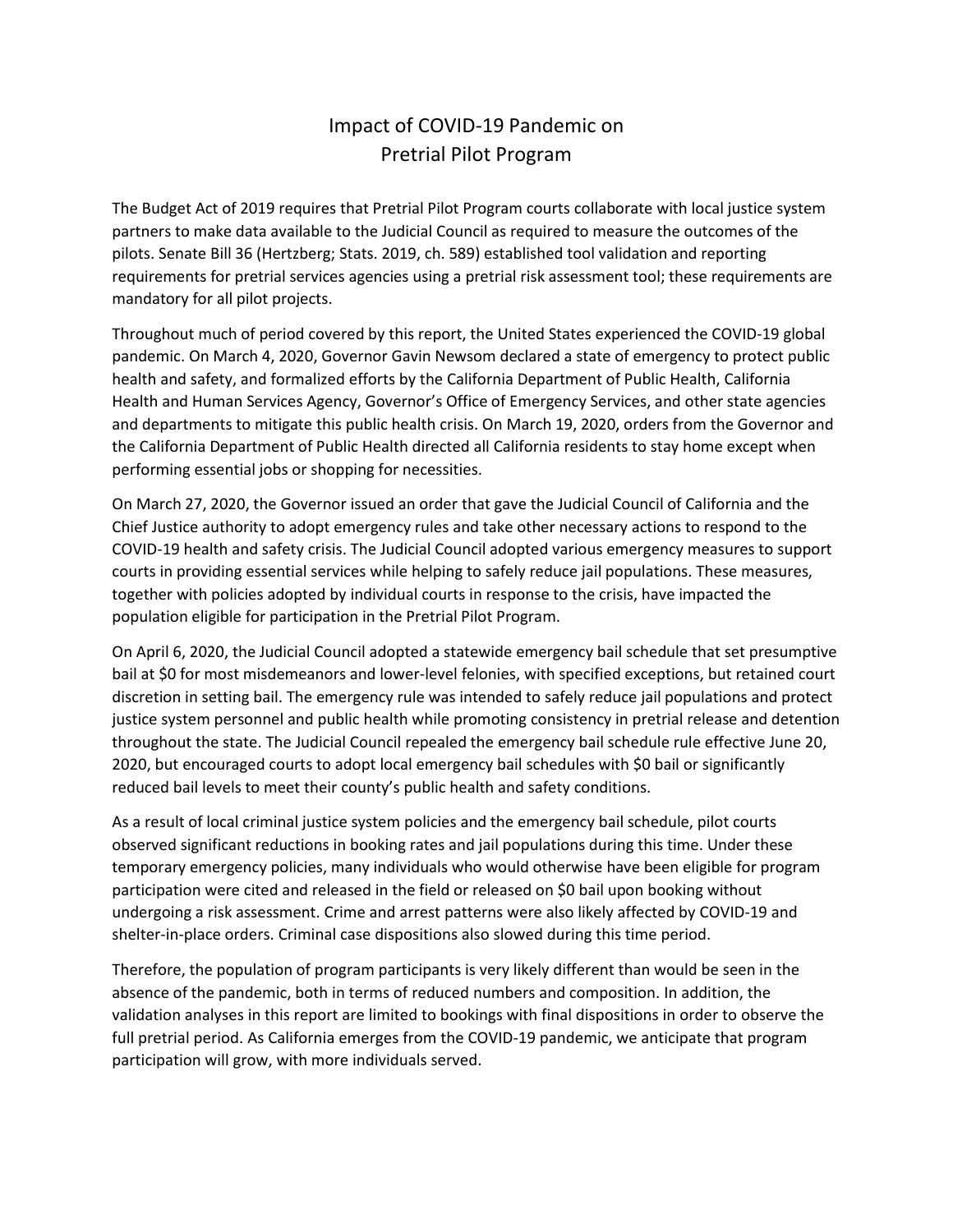#### ALAMEDA COUNTY VPRAI-R VALIDATION

#### INTRODUCTION

#### LEGISLATIVE MANDATE

This report fulfills the legislative mandates of the Budget Act of 2019 (Assem. Bill 74; Stats. 2019, ch. 23), and Senate Bill 36 (Stats. 2019, ch. 589). In AB 74, the Legislature directed the Judicial Council to administer pretrial projects in the trial courts. The goals of the Pretrial Pilot Program, as set by the Legislature, are to:

- Increase the safe and efficient prearraignment and pretrial release of individuals booked into jail;
- Implement monitoring practices with the least restrictive interventions necessary to enhance public safety and return to court;
- Expand the use and validation of pretrial risk assessment tools that make their factors, weights, and studies publicly available; and
- Assess any disparate impact or bias that may result from the implementation of these programs.

SB 36 requires each pretrial services agency that uses a pretrial risk assessment tool to validate the risk assessment tool used by the agency by July 1, 2021, and on a regular basis thereafter, and to make specified information regarding the tool, including validation studies, publicly available. AB 74 provided funding to the Judicial Council "for costs associated with implementing and evaluating the Pretrial Pilot Program, including, but not limited to "….(e) Assisting the pilot courts in validating their risk assessment tools." This report, in accordance with [AB 74](https://leginfo.legislature.ca.gov/faces/billTextClient.xhtml?bill_id=201920200AB74) and [SB 36,](https://leginfo.legislature.ca.gov/faces/billTextClient.xhtml?bill_id=201920200SB36) provides information on the validation of the VPRAI-R pretrial risk assessment tool used by Alameda County.

SB 36 requires pretrial risk assessment tools to be validated. SB 36 defines "validate" as follows:

*"Validate" means using scientifically accepted methods to measure both of the following: (A) The accuracy and reliability of the risk assessment tool in assessing (i) the risk that an assessed person will fail to appear in court as required and (ii) the risk to public safety due*  to the commission of a new criminal offense if the person is released before the *adjudication of the current criminal offense for which they have been charged. (B) Any disparate effect or bias in the risk assessment tool based on Gender, Race, or ethnicity.*

(Sen. Bill 36, § 1320.35(b)(4).)

#### VALIDATION METHODS

Descriptive statistics are presented, exploring basic features of the data such as demographics and showing the overall distributions of arrest offenses and adverse outcomes. The distributions of risk scores are shown in groupings of risk level defined by the tool developer.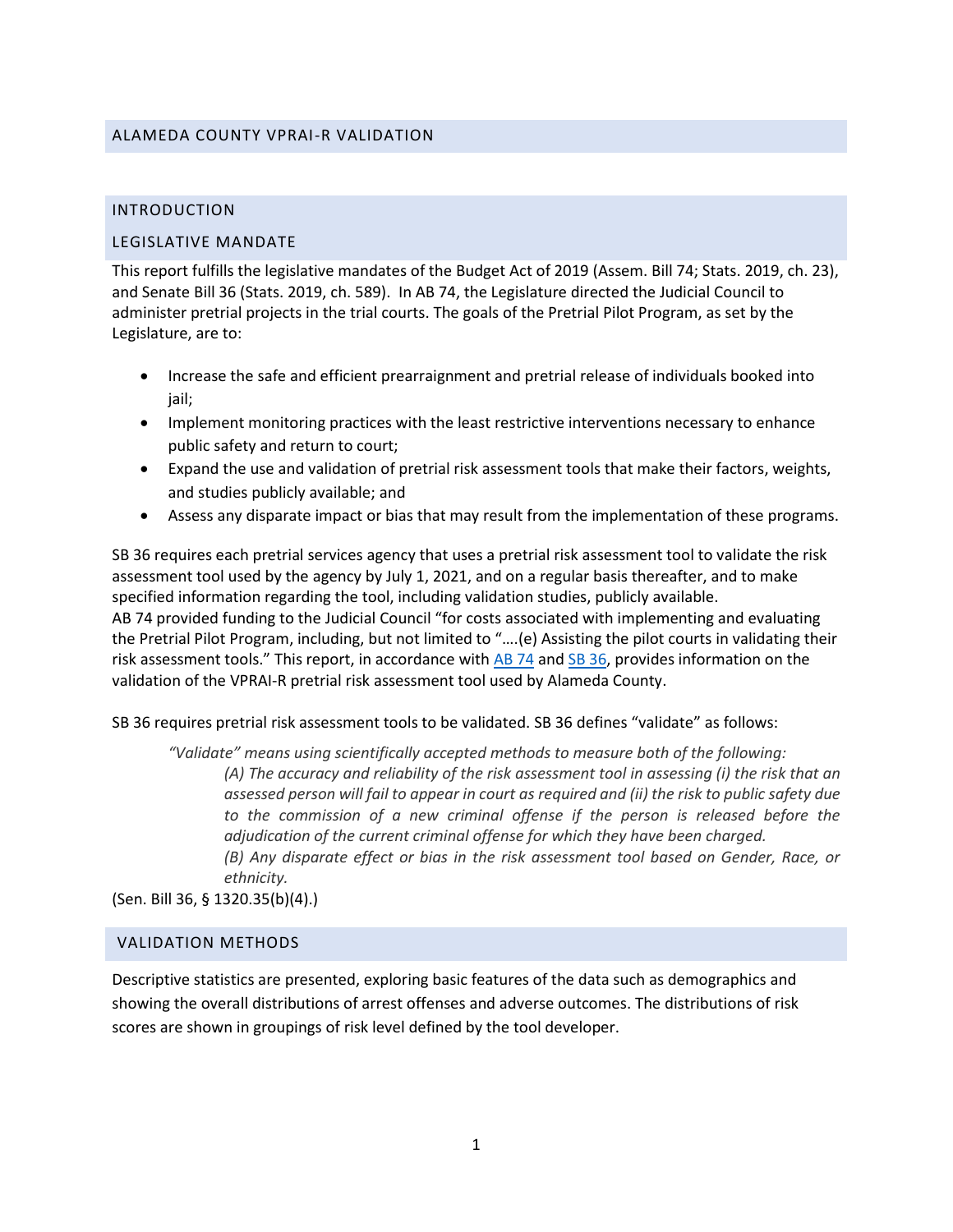A Receiver Operating Characteristic (ROC) curve model has been used to provide the Area Under the Curve (AUC) statistic for each outcome of interest. The outcomes of interest selected to comply with the legislative mandate are:

- Failure to appear (FTA)
- New arrest
- New filing
- New conviction
- New violent arrest
- FTA or new arrest (composite measure)

The AUC value is a single number that represents the ability of the tool to differentiate between individuals who are lower or higher risk across the range of the tool. The AUC is calculated for each outcome of interest.

For criminal justice risk assessments, a common metric for evaluating AUC values is derived from Demarais and Singh  $(2013)^1$ , who defined AUC values less than 0.55 as poor, 0.55-0.63 as fair, 0.64-0.70 as good, and 0.71-1.00 as excellent.

The observed rate of adverse outcomes at each score is presented. The pattern of these rates is an indicator of the accuracy of the tool, showing whether risk scores predict monotonic increasing failure rates for each outcome of interest.

Logistic regression is used to test whether risk scores significantly predict the likelihood of each outcome of interest. Statistical significance is a technical term used in analyses to indicate that it is very unlikely that a result or difference occurred by chance. Statistical significance does not necessarily indicate the size of the result or difference.

The risk scores presented in this report are calculated using a scoring scheme designed by the tool developers. The tool takes into account aspects of an individual's criminal history, current criminal offense, history of failures to appear in court, and other factors (see Appendix A, Table 1 for the factors and weights specific to the VPRAI-R). Gender and race are not used to calculate risk scores.

This report analyzes risk scores and associated outcomes for individuals who were released from custody pretrial. Individuals may have been released in a variety of ways by a Sheriff or judge, including on bail. This report does not look at judicial decision-making or judges' use of the risk assessment tool.

Further research is needed to analyze the elements that may be driving the observed differences and whether there are data-driven modifications to the tool's risk factors or weights that can further improve the predictive power of the tool.

<sup>1</sup> Desmarais, S. L., & Singh, J. P. (2013). Risk assessment instruments validated and implemented in correctional settings in the United States. *Lexington, KY: Council of State Governments*.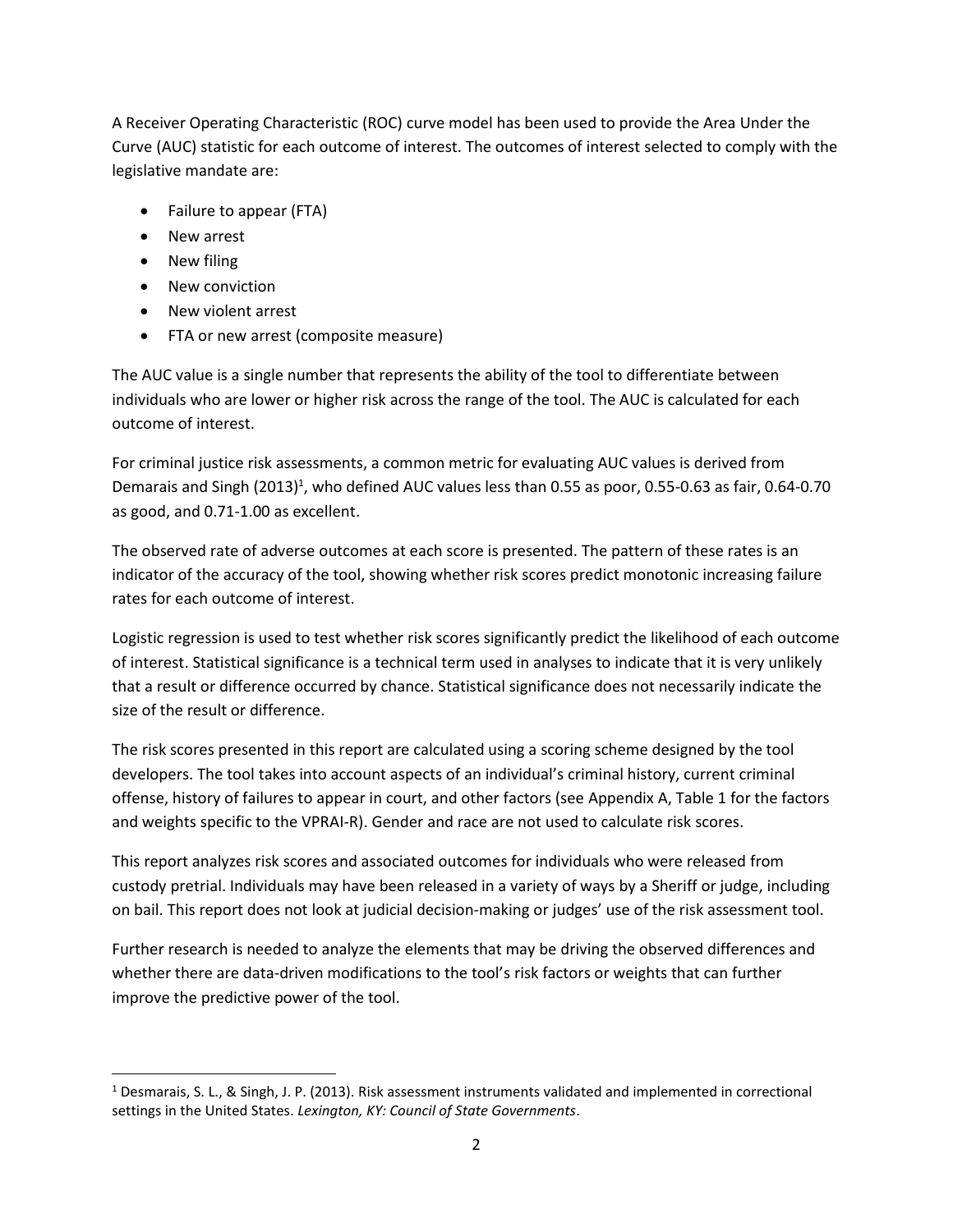#### DEFINITIONS

- **Pretrial period** is the time period starting at booking of an individual at the jail and ending at resolution of any and all cases associated with that booking
- **Failure to appear** (FTA) is measured using court records documenting issuance of a bench warrant for FTA during the pretrial period.
- **New arrest<sup>2</sup>** is any new arrest during the pretrial period reported to the California Department of Justice (CA DOJ)
- **New filing** is any new arrest during the pretrial period that results in charges filed with the court and reported to the CA DOJ<sup>3</sup>
- New conviction is any new arrest during the pretrial period that results in a conviction reported to the CA DOJ during the data collection period<sup>4</sup>
- **New violent arrest** is any new arrest during the pretrial period for an offense on the list of PSA Pretrial Pilot consensus violent offense list, which includes felonies and misdemeanors of a violent nature. For the full list of offenses see Appendix B.
- **FTA or new arrest** is a combined measure indicating an occurrence of an FTA, a new arrest, or both.

#### VALIDATION SAMPLE SIZES

For purposes of this report, general validation results are shown when the sample size was greater than 200. For analyses of predictive bias by race/ethnicity and gender, subgroup results are shown when the overall sample was at least 1,000 and each subgroup size was greater than 200. Sample sizes smaller than these may not produce reliable results. Alameda's sample size was sufficient for general validation results, but was too small for analyses of predictive bias by race/ethnicity and gender.

#### DATA DESCRIPTION AND LIMITATIONS

The data set for the pretrial risk assessment tool validation was created using data from the court and two agencies in the county, as well as statewide data from the California Department of Justice.

#### DATA SOURCES

<sup>&</sup>lt;sup>2</sup> New criminal offenses are defined in four ways to capture different outcomes of interest. All new criminal offense indicators are measured using data from the California Department of Justice (CA DOJ).

<sup>&</sup>lt;sup>3</sup> CA DOJ records on arrests are likely more complete than CA DOJ records on court filings and dispositions. Court reporting to the CA DOJ is incomplete.

<sup>&</sup>lt;sup>4</sup> Because of the short timeframe of the data collection period and delays in court reporting to the CA DOJ, new convictions may not be a complete measure of all arrests during the pretrial period that result in a conviction.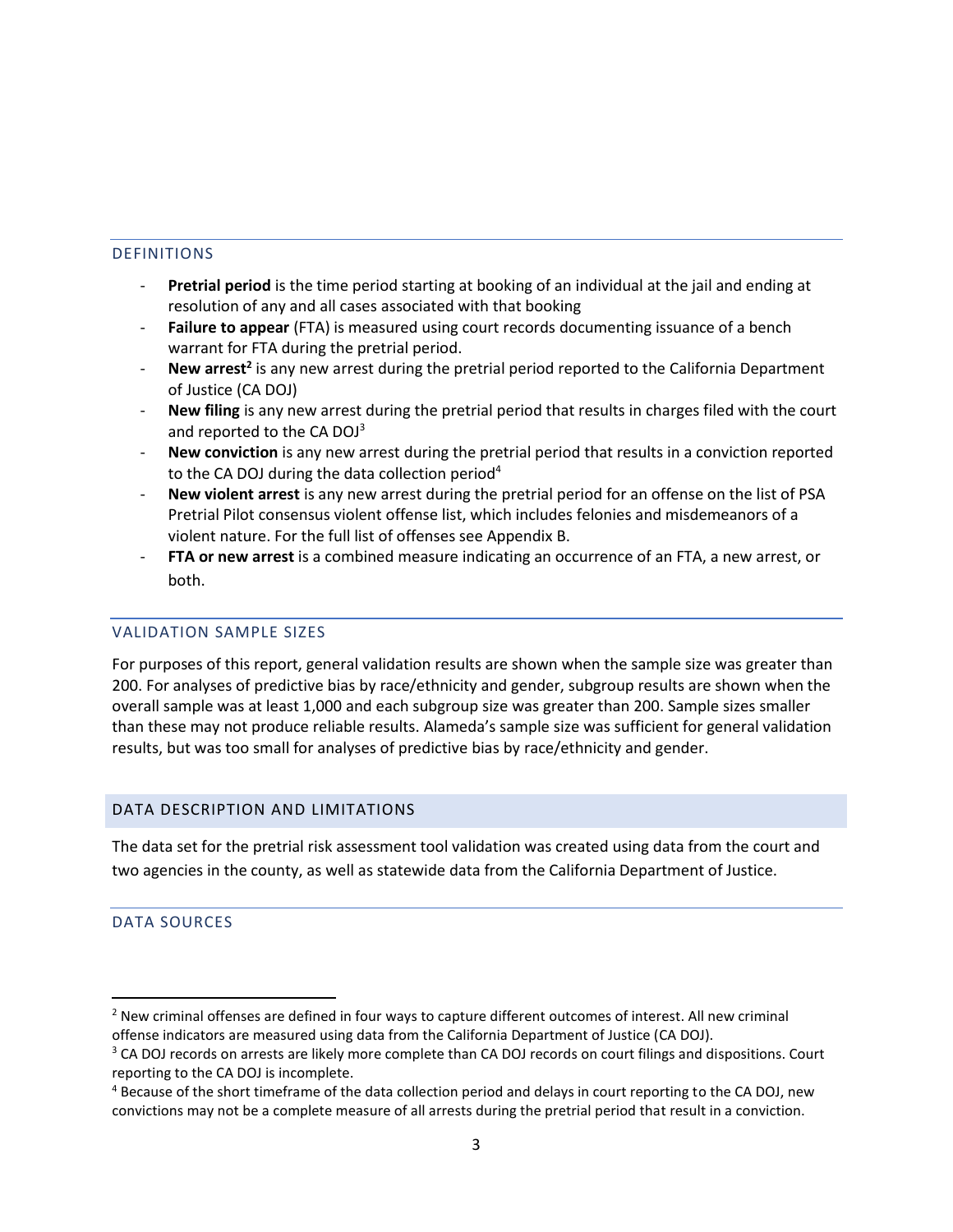- **Jail booking data**: Alameda County provided information on all individuals booked into local county jail, including booking dates, charges, and releases.
- **Probation data**: Alameda County performed pretrial assessment services and provided pretrial risk assessment information, including assessment dates, scores, and recommendation for those assessed.
- **Court case data**: Alameda County superior court provided court case information, including pretrial disposition dates and the issuance of warrants for failures to appear for those with felony or misdemeanor criminal filings.
- **California Department of Justice Data (CA DOJ) data:** The California Department of Justice provided arrest and disposition data, including out-of-county filings, for booked defendants.

#### DATE RANGE

The time period for this validation extends from May 12, 2020 to December 30, 2020.

#### DATA LINKING AND FILTERING

After data were collected from each source, they were standardized and linked together to create a validation dataset of bookings with associated pretrial risk assessment information, relevant court case information, and outcomes during the pretrial period. Only a subset of the assessments conducted were used in the validation dataset. In some instances, not all data were able to be matched across agencies. Alameda's data contained 4,766 VPRAIR risk assessments that were scored. The pretrial complete column shows the assessed bookings for which there is a final disposition in the data, whether the disposition is before or after filing of charges with the court. Due to the limited timeframe of the data and the effects of COVID-19 on court operations, data are likely skewed towards dispositions that occur in a shorter time frame compared to all dispositions, and many individuals who were released pretrial may not have had final dispositions during the data collection period and therefore could not be included in the validation sample. The only bookings included in the validation dataset were those for which the individual was released pretrial and there was a final disposition associated with the booking because outcomes during the pretrial period were a primary interest of this analysis and also so that the full pretrial period could be observed. This report refers to each booking linked with an associated assessment and completed pretrial period as a "pretrial observation."

The table below shows the number of assessments at each stage of filtering, and the type of validation that will be presented based on the sample size.

| Tool Name County |         | Assessments Assessed | Bookings Complete |        | Dataset | Pretrial Validation Validation Type |
|------------------|---------|----------------------|-------------------|--------|---------|-------------------------------------|
| <b>VPRAIR</b>    | Alameda | 4.766                | 4.933             | -3.118 |         | 368 General Only                    |

Table A - Counts of all assessments at each stage of filtration for evaluation sample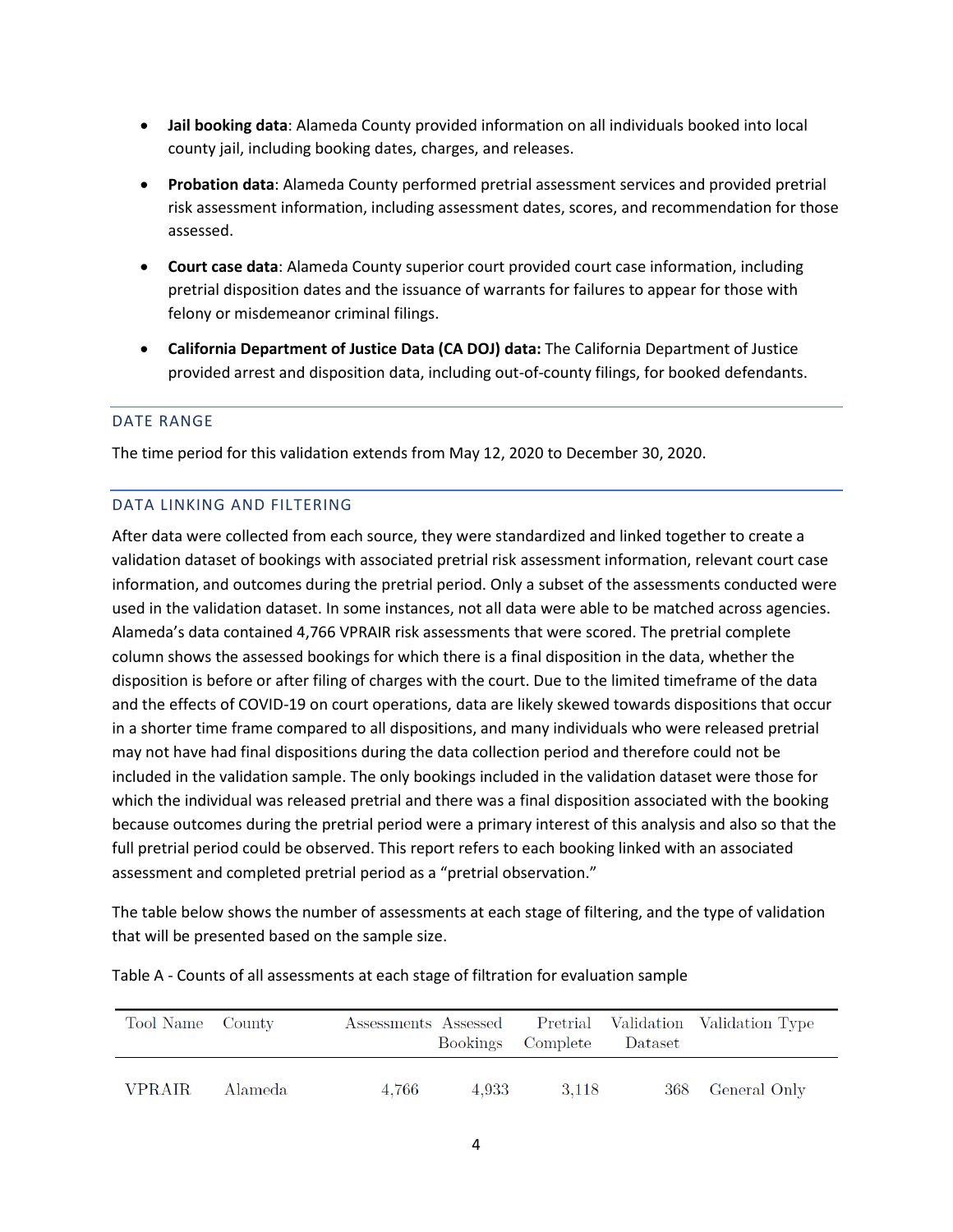#### DESCRIPTIVE STATISTICS

#### DEMOGRAPHICS

Table B, below, provides the number of assessments in the evaluation dataset, the racial/ethnic and gender makeup, and the median age.<sup>5</sup>

#### Table B - Demographic Profile of Evaluation Dataset

|         |     |  | $\text{Race}/\text{Ethnicity}$ (%) |  | Gender $(\%)$ |                                                         |
|---------|-----|--|------------------------------------|--|---------------|---------------------------------------------------------|
| County  |     |  |                                    |  |               | Total Black White Hispanic Other Male Female Median Age |
| Alameda | 367 |  | 26.                                |  |               | 33                                                      |

#### ARREST OFFENSES

Felony arrests represented the majority of bookings (75%); misdemeanor arrests were a smaller share (25%). Violent offenses<sup>6</sup> represented 29% of bookings in the dataset, while property offenses were 30% and drug offenses 19% of bookings in the dataset. DUI offenses were 3% of bookings, while DV offenses made up 19% of bookings in the evaluation dataset.

Table C - Distribution of Arrest Offense Type

| County  |    | Felony Misdemeanor Violent Property Drug DUI DV |    |           |      |  |
|---------|----|-------------------------------------------------|----|-----------|------|--|
| Alameda | 75 | 25                                              | 29 | - 30 - 19 | 3 19 |  |

#### ADVERSE OUTCOMES

Several different adverse outcomes are measured during the pretrial period from pretrial release to disposition. Failure to appear (FTA), measured as bench warrants issued for FTA during the pretrial period were recorded for 33% of pretrial observations. New arrests during the pretrial period were

<sup>5</sup> Non-binary, other, and unknown genders represented less than 0.1% of the bookings in the evaluation dataset. <sup>6</sup> Violent offenses as defined by the pilot consensus PSA Violent Offense List, see Appendix B. These include both felonies and misdemeanors that are violent in nature.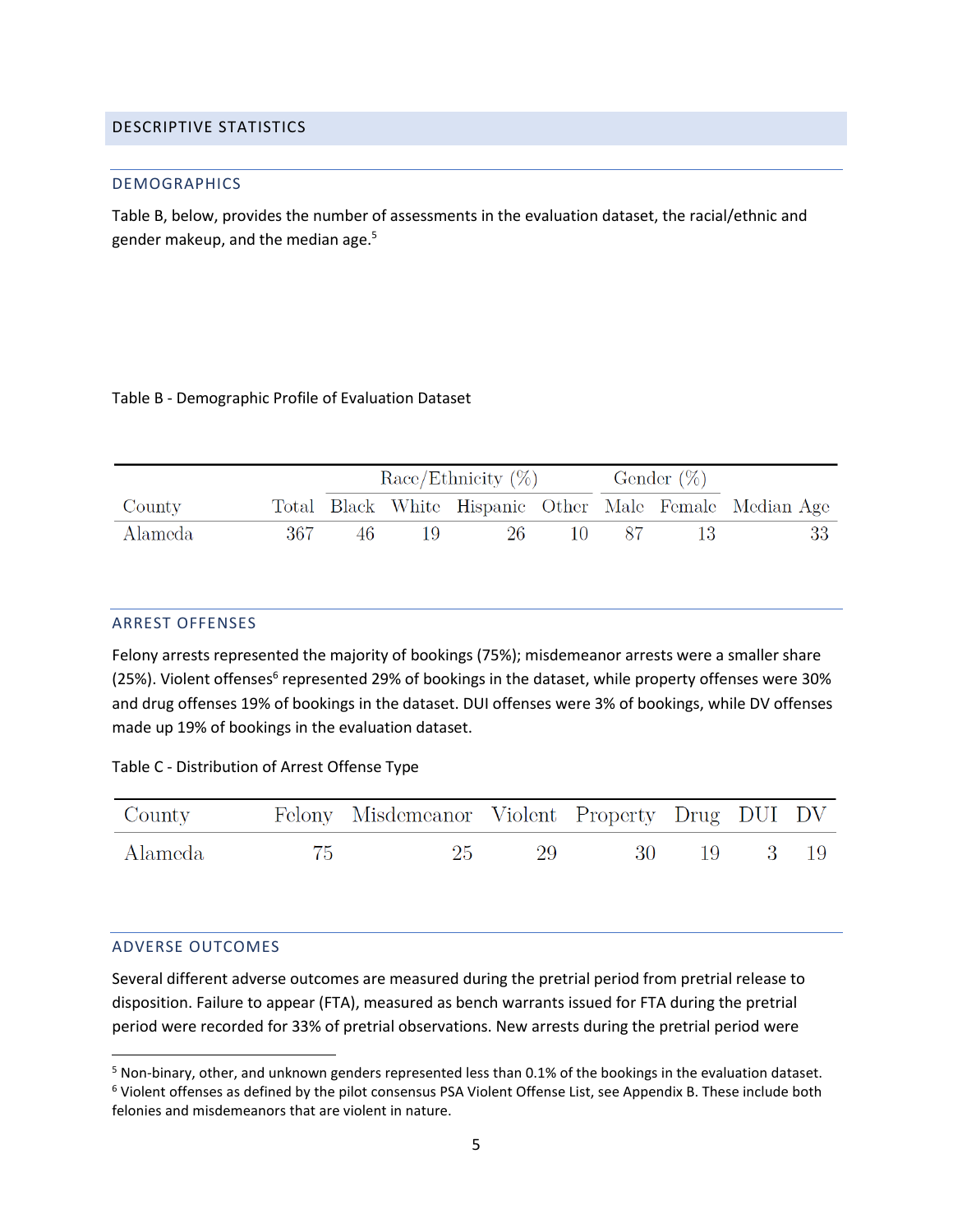recorded for 46% of pretrial observations. New arrests during the pretrial period resulting in filed charges were recorded for 17.2% of pretrial observations, and new arrests during the pretrial period resulting in convictions were recorded for 5.2% of pretrial observations.<sup>7</sup> New violent arrests<sup>8</sup> (including felony and misdemeanor arrests for offenses of a violent nature) were recorded during the pretrial period for 13.1% of pretrial observations.

| County  |       |      |                 |     | FTA New Arrest New Filing New Conviction New Violent Arrest |
|---------|-------|------|-----------------|-----|-------------------------------------------------------------|
| Alameda | -33.8 | 46 O | 17 <sup>2</sup> | 5.2 | 13.1                                                        |

#### Table D - Rates of Pretrial Misconduct

#### CONDITIONS OF MONITORING/SUPERVISION

Data on supervision conditions were not analyzed in this report. Supervision conditions may have affected outcomes and may have been applied differentially according to risk score which could confound results. Further research is needed to determine the impact of supervision conditions and to separate out the efficacy of the tools from the efficacy of supervision conditions.

#### ALAMEDA VPRAI-R VALIDATION

#### GENERAL VALIDATION

The following chart shows the distribution of risk levels for individuals in the evaluation dataset assessed with the VPRAI-R tool. The VPRAI-R was specifically designed to predict a composite of Failure to Appear (FTA), New Arrest (NA), and Technical Violations (TV). The outcomes analyzed in this report are designed to comply with the legislative mandate that validation measure FTA and the risk to public safety due to the commission of a new criminal offense, and not all measured outcomes align perfectly with the designed purpose of the tool. The VPRAI-R tool developer divided the risk scores into 6 risk levels, the first level includes scores 0-2, the second level includes scores 3-4, the third level includes scores 5-6,

<sup>&</sup>lt;sup>7</sup> New arrest, new filing, and new conviction data are measured using CA DOJ data. New arrests and new violent arrests are reported to the CA DOJ from arresting agencies, whereas new filings and new convictions are reported to the CA DOJ from courts. The CA DOJ may have incomplete records of filings and convictions from the courts because of difficulties or delays in reporting, and not all new arrests during the pretrial period may have been resolved during the data collection period.

<sup>&</sup>lt;sup>8</sup> New violent arrests are defined by the PSA Violent Offense List (see footnote 6 above)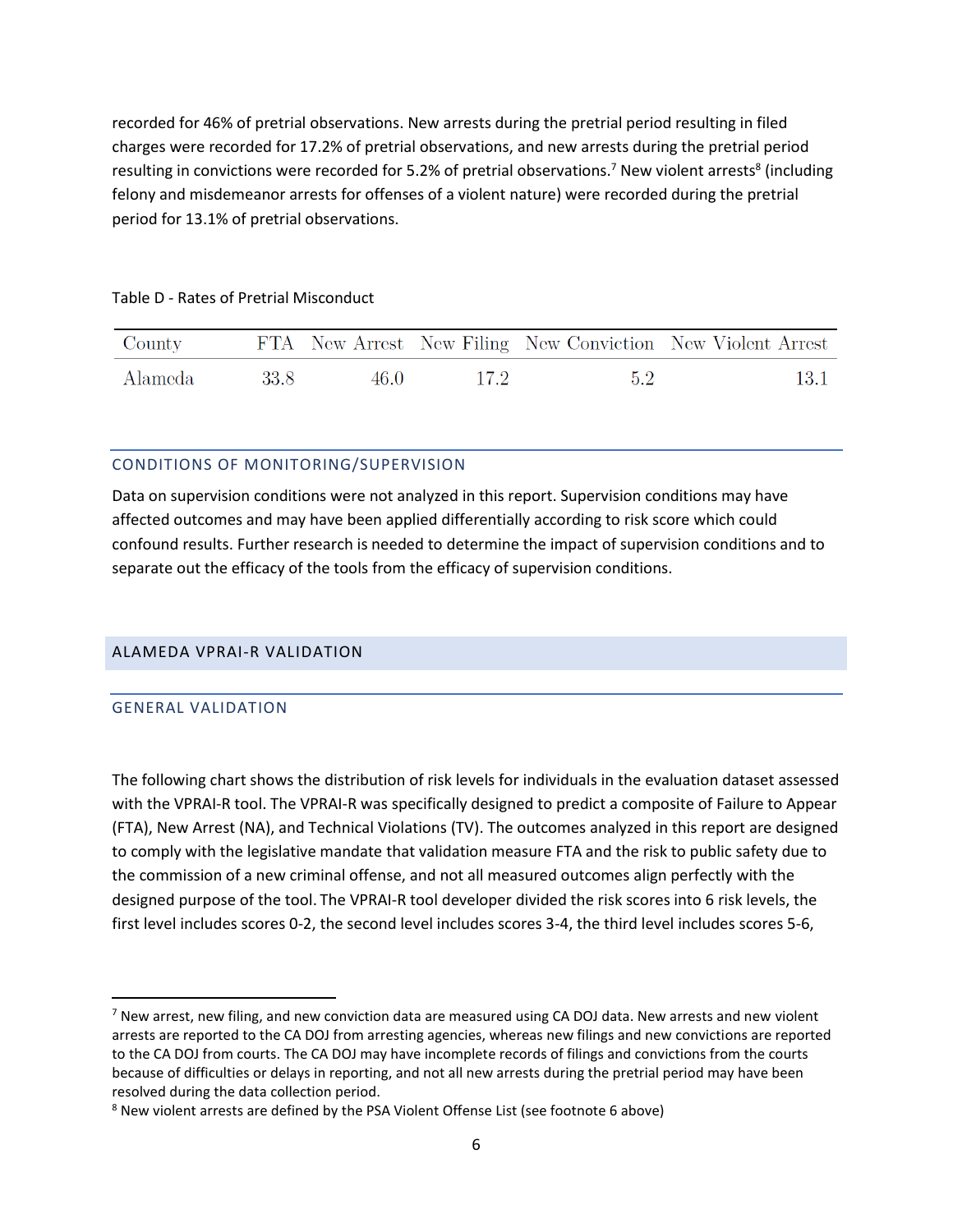the fourth level includes scores 7-8, the fifth level includes scores 9-10, and the sixth level includes scores 11-14. Risk level six was the least frequently assessed level in the evaluation dataset.



Alameda Distribution of Assessments by VPRAIR Risk Category

The following table shows the AUC value for the VPRAI-R tool, using the six established risk levels, for each outcome of interest. The AUC value is a single number that represents the ability of the tool to differentiate between individuals who are lower or higher risk across the range of the tool. For criminal justice risk assessments, a common metric for evaluating AUC values is derived from Demarais and Singh (2013), who defined AUC values less than 0.55 as poor, 0.55-0.63 as fair, 0.64-0.70 as good, and 0.71- 1.00 as excellent. By these definitions, the AUC values for the VPRAI-R are excellent for FTA and FTA or new arrest, good for new arrest, fair for new filing and new violent arrest, and poor for new conviction.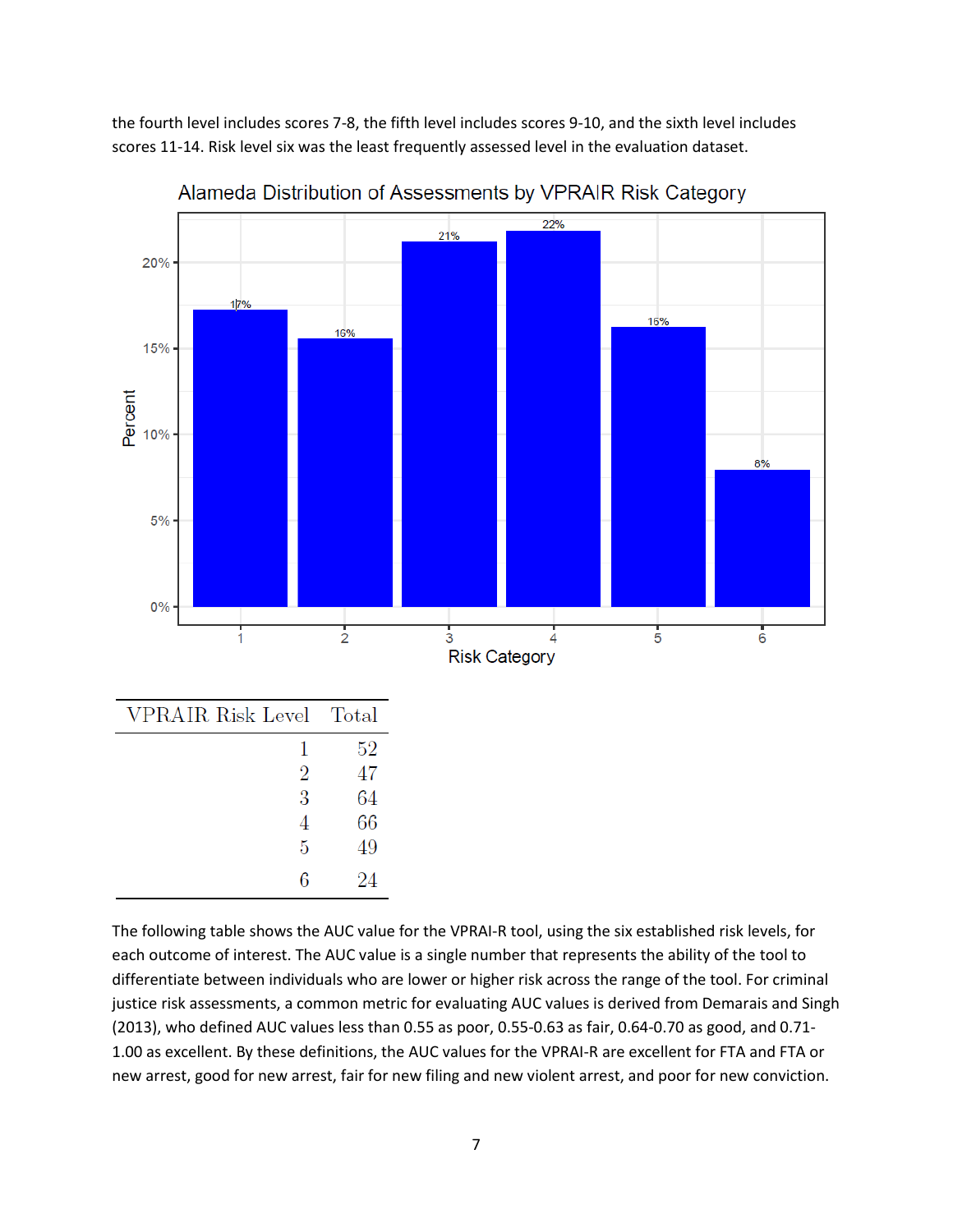The 95% confidence interval is also shown, which represents the range of AUC estimates the true AUC value is statistically 95% likely to fall between. A smaller range indicates that, given the size of the sample and pattern of the data, the AUC can be estimated with greater precision.

| Outcome            |       | AUC CI $(95\%)$        |
|--------------------|-------|------------------------|
| <b>FTA</b>         |       | 0.736 0.678-0.794      |
| New Arrest         | 0.660 | $0.6 - 0.72$           |
| New Filing         |       | 0.575 0.491-0.659      |
| New Conviction     |       | $0.544$ $0.418 - 0.67$ |
| New Violent Arrest | 0.573 | 0.481-0.665            |
| FTA or New Arrest  |       | 0.741 0.686-0.796      |
| $\mathrm{N}=303$   |       |                        |

The following series of charts shows the rate of various adverse outcomes during the pretrial period at each risk level of the VPRAI-R.<sup>9</sup> For most outcomes of interest<sup>10</sup>, observed rates of the outcome generally increase as the assessed risk level increases, but the pattern is not consistent across all outcomes and all risk levels.

<sup>9</sup> Risk levels are groupings of scores as defined by the tool developer.

<sup>&</sup>lt;sup>10</sup> See validation methodology section for definitions of each outcome of interest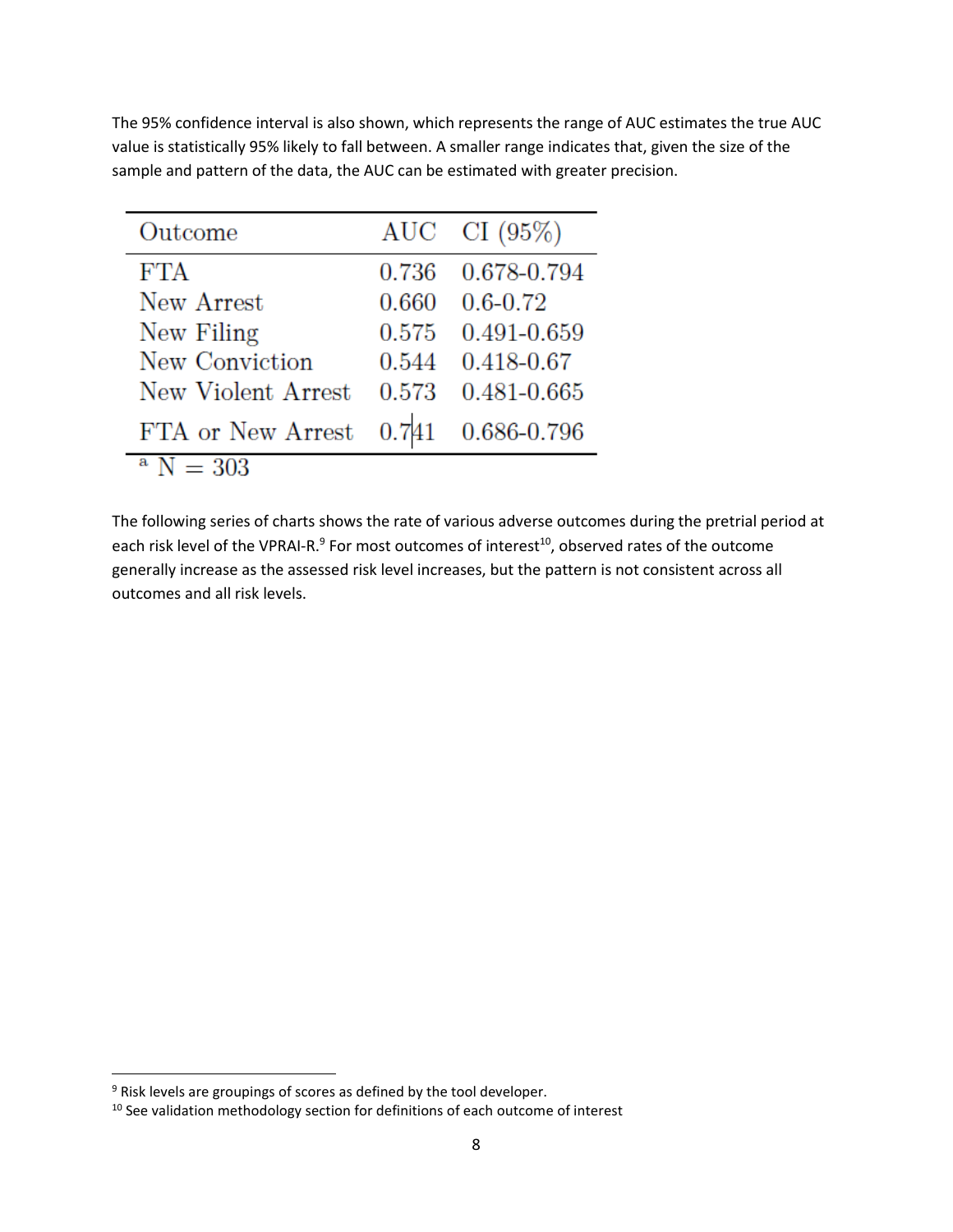![](_page_10_Figure_0.jpeg)

Alameda VPRAIR Outcomes by Risk Category

The following table shows the results from logistic regression models predicting each outcome of interest. The models control for the number of days the defendant spent released during the pretrial period. For FTA, new arrest, and FTA or new arrest, the models show that the association between the VPRAI-R risk score and the likelihood of the outcome during the pretrial period is statistically significant (p<0.001). The model indicates there is not sufficient evidence to conclude that VPRAI-R risk score is associated with the likelihood of new filing, new conviction, or new violent arrest.

|                          |             |                   |             | Dependent variable: |                    |                   |
|--------------------------|-------------|-------------------|-------------|---------------------|--------------------|-------------------|
|                          | <b>FTA</b>  | New Arrest        | New Filing  | New Conviction      | New Violent Arrest | FTA or New Arrest |
|                          | (1)         | $\left( 2\right)$ | (3)         | (4)                 | (5)                | (6)               |
| <b>VPRAIR Risk Score</b> | $0.632***$  | $0.466***$        | 0.176       | 0.105               | 0.190              | $0.697***$        |
|                          | (0.099)     | (0.092)           | (0.105)     | (0.168)             | (0.114)            | (0.100)           |
| Days Released            | $-0.001$    | $0.017***$        | $0.010***$  | 0.009               | $0.013***$         | $0.011***$        |
|                          | (0.003)     | (0.003)           | (0.003)     | (0.005)             | (0.003)            | (0.003)           |
| Constant                 | $-2.956***$ | $-3.074***$       | $-3.076***$ | $-3.983***$         | $-3.655***$        | $-2.714***$       |
|                          | (0.440)     | (0.439)           | (0.499)     | (0.793)             | (0.564)            | (0.423)           |
| Observations             | 302         | 302               | 302         | 302                 | 302                | 302               |
| Log Likelihood           | $-163.799$  | $-172.259$        | $-128.077$  | $-60.666$           | $-111.290$         | $-167.142$        |
| Akaike Inf. Crit.        | 333.597     | 350.518           | 262.155     | 127.333             | 228.579            | 340.284           |

 $Note:$ 

\*p<0.05; \*\*p<0.01; \*\*\*p<.001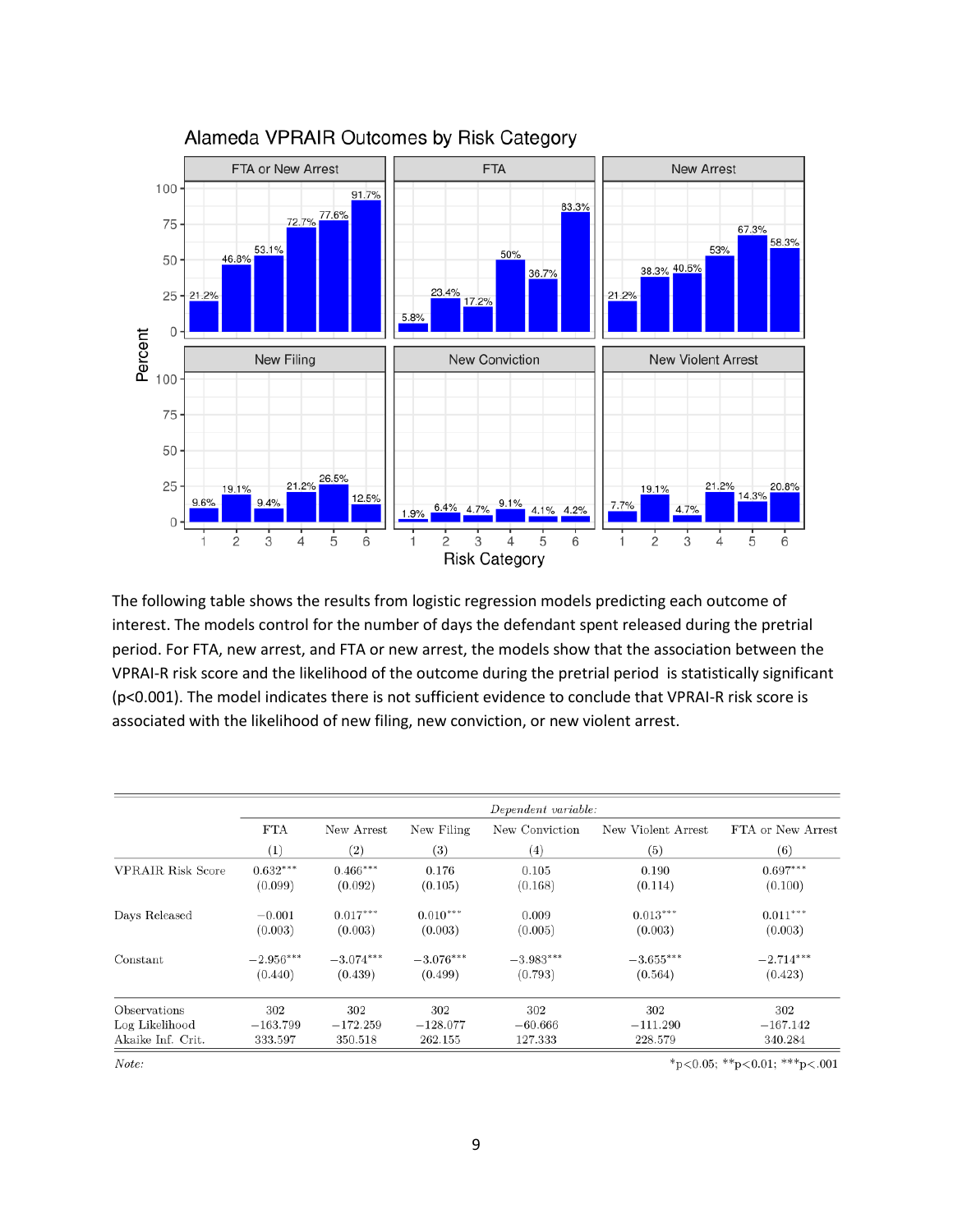#### ANALYSIS OF PREDICTIVE BIAS

*Race*

As shown in the following table, the subgroups by race for the VPRAI-R in Alameda fall under the 1,000 overall sample size and the 200 subgroup sample size thresholds established for this report and therefore analyses will not be shown.

| VPRAIR Risk Score White Black Hispanic |    |    |    |
|----------------------------------------|----|----|----|
|                                        | 5  | 14 | 26 |
|                                        |    | 28 |    |
| 3                                      | 11 | 27 | 18 |
|                                        | 16 | 35 | 13 |
| 5                                      | 10 | 24 | 10 |
|                                        |    |    |    |

Further research is needed to analyze the elements that may be driving the observed differences and whether there are data-driven modifications to the tool's risk factors or weights that can further improve the predictive power of the tool.

#### *Gender*

As shown in the following table, the subgroups by gender for the VPRAI-R in Alameda fall under the 1,000 overall sample size and the 200 subgroup sample size thresholds established for this report and therefore analyses will not be shown.

| VPRAIR Risk Score Male Female |    |    |
|-------------------------------|----|----|
|                               | 39 | 13 |
| 2                             | 39 |    |
| 3                             | 59 | 5  |
|                               | 59 |    |
| 5                             | 47 | 2  |
| б                             | 21 | Я  |

Further research is needed to analyze the elements that may be driving the observed differences and whether there are data-driven modifications to the tool's risk factors or weights that can further improve the predictive power of the tool.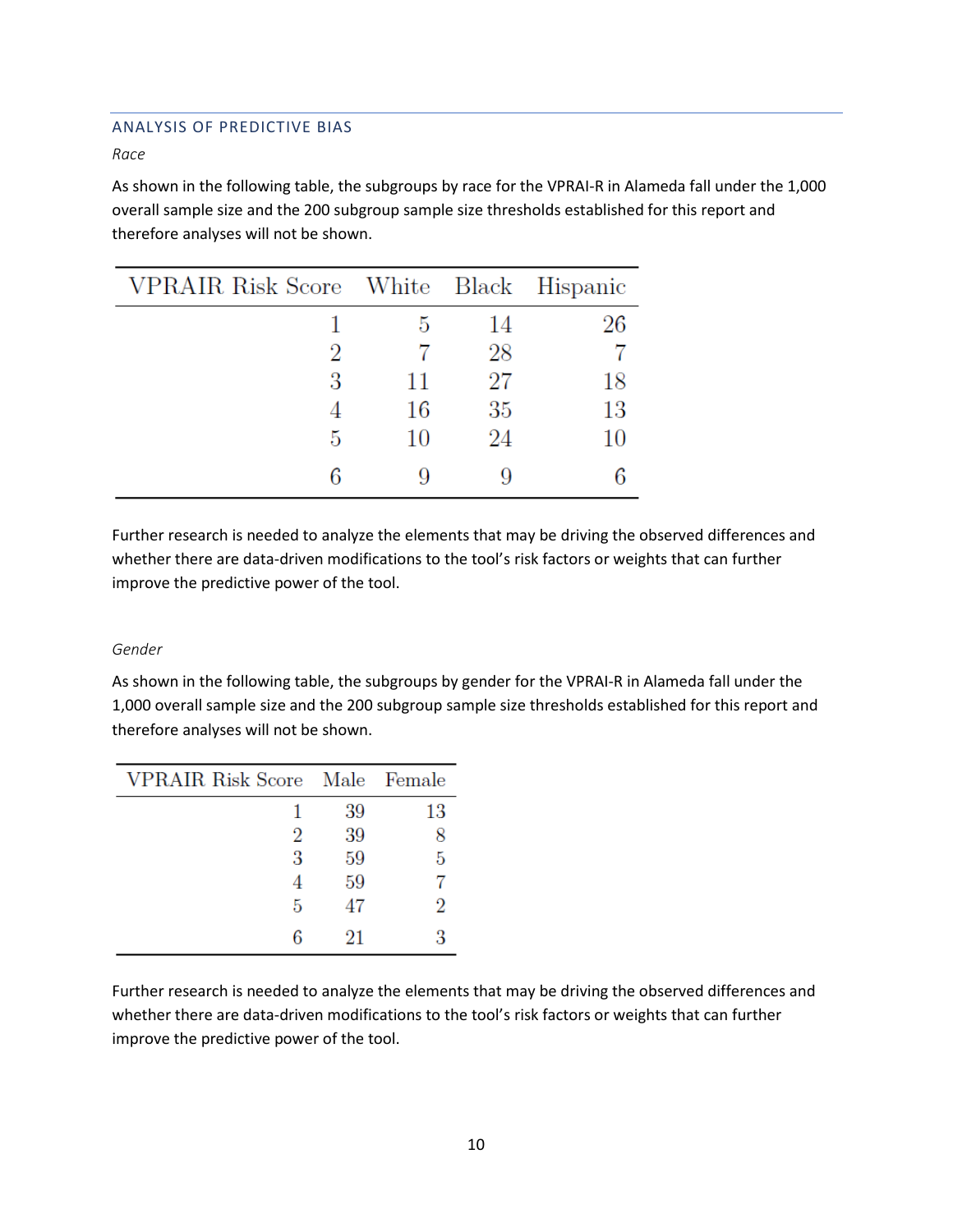## Appendix A.

**Table 1. Virginia Pretrial Risk Assessment Instrument,** *Revised* **(VPRAI-R): Factors and Weights**

| <b>Risk Factor</b>                                | <b>Criteria</b>                                            | Weight    |
|---------------------------------------------------|------------------------------------------------------------|-----------|
| <b>Active Community Criminal</b>                  | If the defendant is under active community                 | $No = 0$  |
| <b>Justice Supervision</b>                        | supervision at the time of arrest                          | $Yes = 2$ |
| Charge is Felony Drug,<br>Felony Theft, or Felony | If the defendant's charge is felony drug, felony           | $No = 0$  |
| Fraud                                             | theft, or felony fraud                                     |           |
| Pending Charge(s)                                 | If the defendant had one or more charge(s) pending         | $No = 0$  |
|                                                   | in court at the time of the arrest                         | $Yes = 2$ |
| If the defendant had one or more misdemeanor or   |                                                            | $No = 0$  |
| <b>Criminal History</b>                           | felony convictions                                         | $Yes = 2$ |
| Two or More Failures to                           | If the defendant had two or more failure to appear         | $No = 0$  |
| Appear                                            | convictions                                                | $Yes = 1$ |
| Two or More Violent                               | If the defendant had two or more violent                   | $No = 0$  |
| Convictions                                       | convictions                                                | $Yes = 1$ |
| Unemployed at Time of                             | If the defendant is unemployed, a full-time student,       |           |
| Arrest                                            | a primary caregiver, or a retiree at the time of<br>arrest | $Yes = 1$ |
| History of Drug Abuse                             | If the defendant had a history of drug abuse               | $No = 0$  |
|                                                   |                                                            | $Yes = 2$ |
| <b>Point Range</b>                                |                                                            | $0 - 14$  |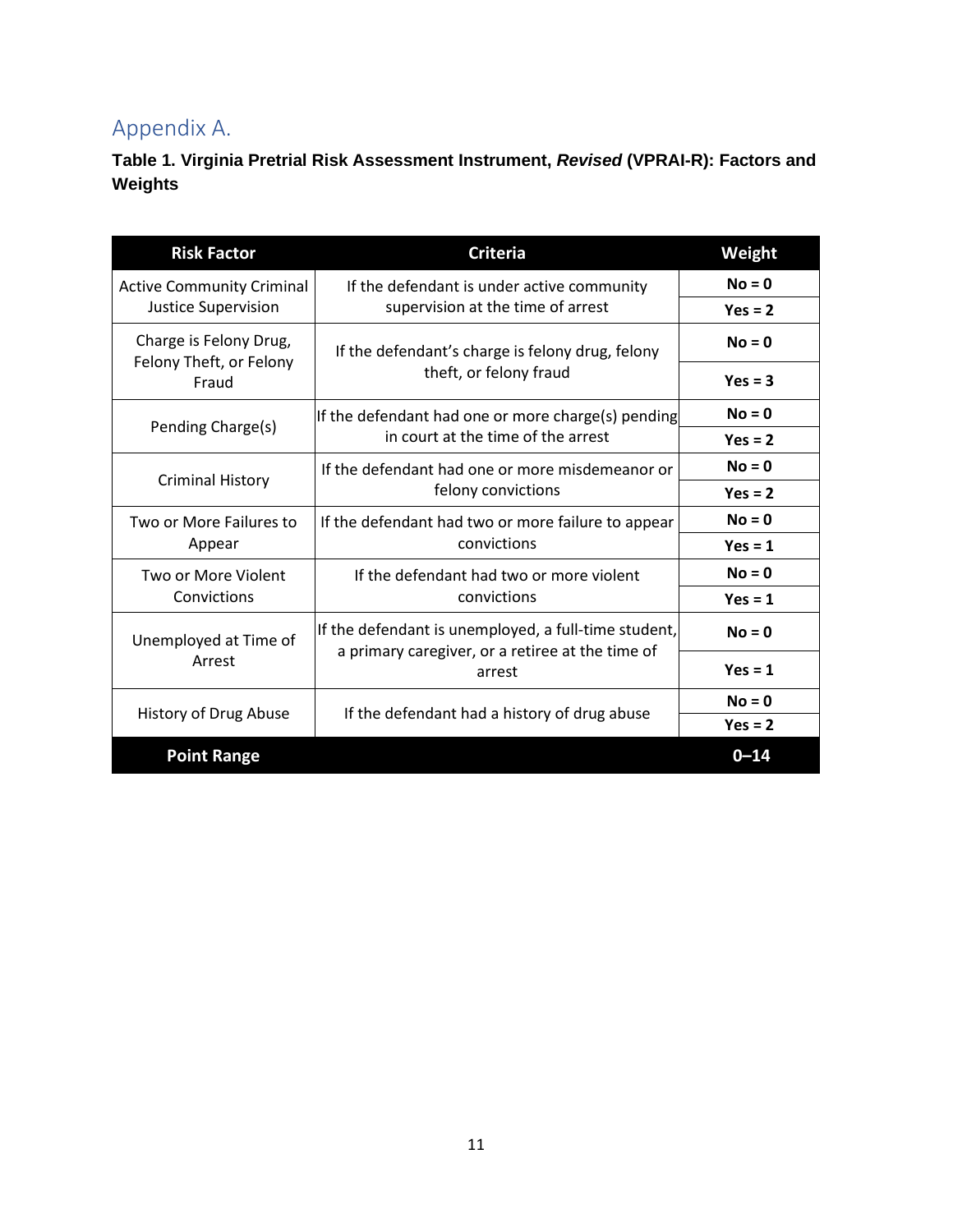# Appendix B.

## **PSA Violent Offense List**

| PC CODE     | <b>Description</b>                                                                |
|-------------|-----------------------------------------------------------------------------------|
|             | Obstructing or resisting exec officer in performance of duty; threats, force,     |
| 69          | or violence                                                                       |
| 136.1(c)(1) | Intimidating/Threat Witness/Victim and Act is accompanied by force                |
| 140(a)      | Threatening Witnesses, victims or informants.                                     |
|             | Removal or taking of weapon other than firearm from peace officer during          |
| 148(b)      | commission of resisting offense                                                   |
|             | Removal or taking of firearm from peace officer during commission of              |
| 148(c)      | resisting offense                                                                 |
|             | Removal or taking of weapon firearm from peace officer engaged in                 |
| 148(d)      | performance of duty                                                               |
| 148.10(a)   | Resist Po: Cause death/SBI                                                        |
| 149         | Assault by a public officer                                                       |
| 151         | Advocacy to kill or injure peace officer                                          |
|             | Use of coercion or violence to solicit or recruit another to actively participate |
| 186.26(c)   | in criminal street gang                                                           |
| 187(a)      | Murder first or second degree                                                     |
| 191.5(a)    | Gross vehicular manslaughter while intoxicated                                    |
| 192(a)      | Voluntary manslaughter                                                            |
| 192(b)      | Involuntary manslaughter                                                          |
| 192(c)(1)   | Vehicular manslaughter with gross negligence                                      |
| 192(c)(3)   | Vehicular manslaughter                                                            |
| 192.5(a)    | Vehicular manslaughter in the operation of a vessel while intoxicated             |
| 192.5(b)    | Vehicular manslaughter in the operation of a vessel while intoxicated             |
| 192.5(c)    | Vehicular manslaughter in the operation of a vessel                               |
| 203         | Mayhem                                                                            |
| 205         | <b>Aggravated Mayhem</b>                                                          |
| 206         | Torture                                                                           |
| 207(a)      | Kidnapping                                                                        |
| 207(b)      | Kidnap -14 to com I&I                                                             |
| 207(c)      | Kidnapping by false pretense                                                      |
| 207(d)      | Kidnapping from outside the state                                                 |
| 208(b)      | Kidnap child under 14 yrs                                                         |
| 209(a)      | Kidnapping for ransom                                                             |
| 209(b)(1)   | Kidnap: commit rob/rape/etc                                                       |
| 209.5(a)    | Kidnap during carjacking                                                          |
| 210.5       | False imprisonment of a hostage                                                   |
| 667.85      | Kidnap to deprive parent                                                          |
| 211         | Robbery: first or second degree                                                   |
| 212         | Fear defined for robbery                                                          |
| 212.5       | Robbery; degrees                                                                  |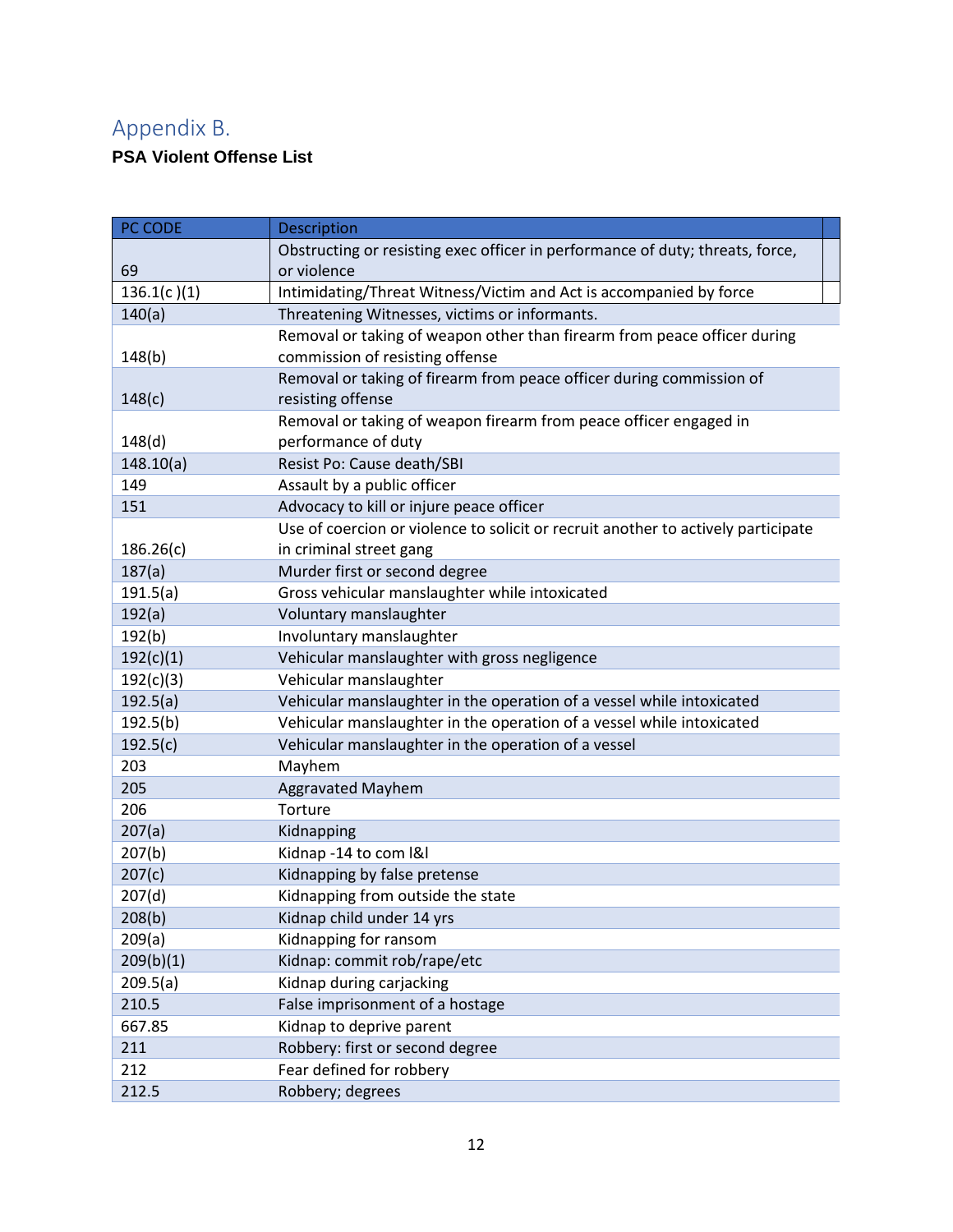| 214         | Train robbery                                                            |
|-------------|--------------------------------------------------------------------------|
| 215         | Carjacking                                                               |
| 217.1(a)    | Assault on a public official                                             |
| 217.1(b)    | Attempted murder of a public official                                    |
| 218         | Train wrecking; attempt; punishment.                                     |
| 218.1       | Obstructing railroad track; punishment.                                  |
| 219         | Train derailing or wrecking; punishment.                                 |
| 219.1       | Throwing missile at common carrier with bodily harm                      |
|             | Throwing hard substance or shooting missile at train or other            |
| 219.2       | conveyance                                                               |
|             | Assault with intent to commit mayhem, rape, sodomy, oral copulation,     |
| 220         | or any violation of Section 264.1, 288, or 289                           |
| 220(a)(1)   | Assault with intent to commit a felony                                   |
| 220(a)(2)   | Assault with intent to commit a felony-victim under 18                   |
|             | Assault to commit a felony during the commission of a first degree       |
| 220(b)      | burglary                                                                 |
|             | Administering to another any chloroform, ether, laudanum, or any         |
| 222         | controlled substance, anesthetic, or intoxicating agent                  |
| 236         | False imprisonment                                                       |
|             | Human trafficking; provisions regarding minors; consideration of total   |
| 236.1       | circumstances                                                            |
| 237(a)      | False imprisonment                                                       |
| 240         | Assault                                                                  |
| 241         | Assault                                                                  |
| 241.1       | Assault on custodial officer                                             |
| 241.2       | Assault on school or park property                                       |
|             | Assault against person on public transportation, both on property of and |
| 241.3       | within motor vehicle of provider                                         |
| 241.4       | Assault on peace officer of a school district                            |
| 241.5       | Assault on a highway worker                                              |
| 241.6       | Battery on school employee                                               |
| 241.7       | Assault against jurors                                                   |
| 241.8(a)    | Battery against member of us armed forces                                |
| 242         | <b>Battery</b>                                                           |
| 243         | Battery                                                                  |
| 243.1       | Battery on custodial officer                                             |
| 243.2(a)(1) | Battery on pers on school/park/grnds                                     |
| 243.25      | Battery on an elder or dependent adult                                   |
| 243.3       | Battery on transportation personnel/passenger                            |
| 243.35      | Battery on public transportation provider                                |
| 243.4       | Sexual battery                                                           |
| 243.5(a)(1) | Assault or battery on school prop                                        |
| 243.6       | Battery on school employee                                               |
| 243.65(a)   | Battery against a highway worker                                         |
| 243.7       | Battery against jurors                                                   |
| 243.8(a)    | Battery against a sports official                                        |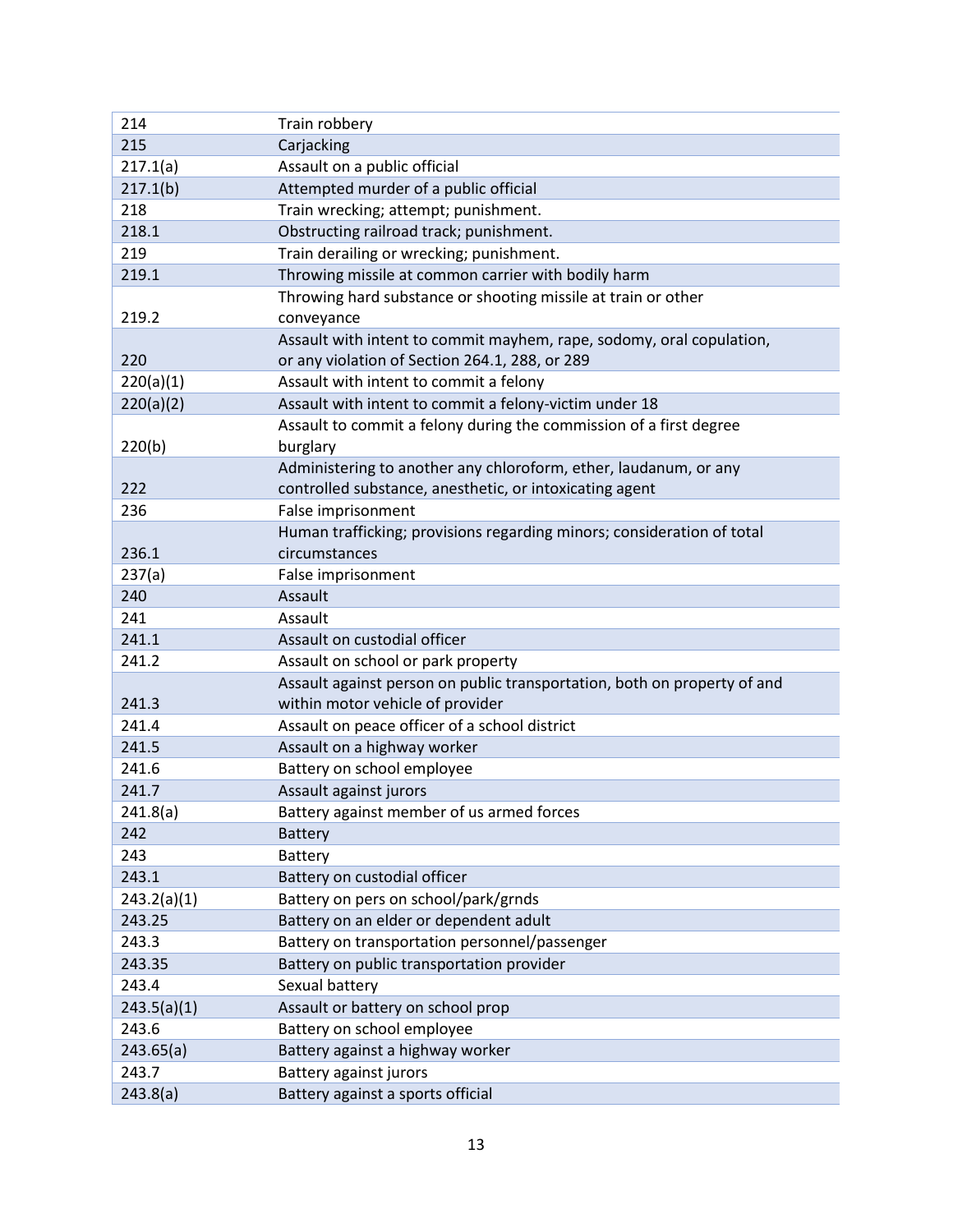| 243.9(a)<br>employee<br>Aslt w/caustic chem/etc<br>244<br>244.5(b)<br>Assault with stun gun/taser<br>Assault with stun gun or taser on peace officer or firefighter<br>244.5(c) |
|---------------------------------------------------------------------------------------------------------------------------------------------------------------------------------|
|                                                                                                                                                                                 |
|                                                                                                                                                                                 |
|                                                                                                                                                                                 |
|                                                                                                                                                                                 |
| Force/adw-not firearm: gbi<br>245(a)(1)                                                                                                                                         |
| 245(a)(2)<br>Aslt w/ firearm on person                                                                                                                                          |
| Aslt w/machinegun on person<br>245(a)(3)                                                                                                                                        |
| 245(a)(4)<br>Force/adw not firearm: gbi                                                                                                                                         |
| Assault w/semiauto rifle<br>245(b)                                                                                                                                              |
| Adw not f/arm: po/fire: gbi<br>245(c)                                                                                                                                           |
| 245(d)(1)<br>Assault with a firearm upon a peace officer or firefighter                                                                                                         |
| Assault on peaceofficer/firefighter with semiautomatic firearm<br>245(d)(2)                                                                                                     |
| Machine gun/assault weapon on a peace officer/firefighter<br>245(d)(3)                                                                                                          |
| Assault (adw/gbi) upon transportation personnel, mass transit personnel<br>245.2                                                                                                |
| 245.3<br>Assault (adw/gbi) upon a custodial officer                                                                                                                             |
| Adw/gbi schl emp: no f/arm<br>245.5(a)                                                                                                                                          |
| 245.5(b)<br>Assault with firearm on a school employee                                                                                                                           |
| 245.5(c)<br>Adw/stun gun or taser: school employee                                                                                                                              |
| Hazing resulting in death/serious bodily injury<br>245.6                                                                                                                        |
| Shoot: inhab dwell/veh/etc<br>246                                                                                                                                               |
| Firearm disch w/neg<br>246.3(a)                                                                                                                                                 |
| 246.3(b)<br>BB device disch w/ neg                                                                                                                                              |
| 261(a)<br>Rape                                                                                                                                                                  |
| Sex intercourse w/mnr -18<br>261.5(a)                                                                                                                                           |
| 261.5(b)<br>Sex w/minor: + or - 3 yrs                                                                                                                                           |
| Sex w/minor:3+ yrs younger<br>261.5(c)                                                                                                                                          |
| Sex w/minor: perp 21+ vic-16<br>261.5(d)                                                                                                                                        |
| 262(a)(1)<br>Rape spouse by force/etc                                                                                                                                           |
| 262(a)(2)<br>Rape spouse und c/sub/etc                                                                                                                                          |
| Rape: spouse uncon of act<br>262(a)(3)                                                                                                                                          |
| Rape: spouse - threat to kidnap, inflict extreme pain, serious bodily injury<br>262(a)(4)                                                                                       |
| 262(a)(5)<br>Rape: spouse - threat to incarcerate, arrest, deport                                                                                                               |
| 262(a)(6)<br>Rape of spouse by threat to arrest or deport                                                                                                                       |
| Rape/etc: cncrt force/viol<br>264.1                                                                                                                                             |
| Taking a person for prostitution<br>266a                                                                                                                                        |
| 266b<br>Abduction to live in illicit relation; using force                                                                                                                      |
| Unlawful sexual intercourse, sexual penetration, oral copulation, or                                                                                                            |
| sodomy; consent procured by false or fraudulent representation with intent                                                                                                      |
| to create fear<br>266с                                                                                                                                                          |
| 266h(b)<br>Pimping a minor                                                                                                                                                      |
| Pandering a minor<br>266i(b)                                                                                                                                                    |
| 266j<br>Procurement of child under age 16 for lewd and lascivious acts                                                                                                          |
| 267<br>Abduction; person under 18 for purpose of prostitution                                                                                                                   |
| Agg sex aslt: mnr: frce/etc<br>269(a)                                                                                                                                           |
| 273.4<br>Female genital mutilation                                                                                                                                              |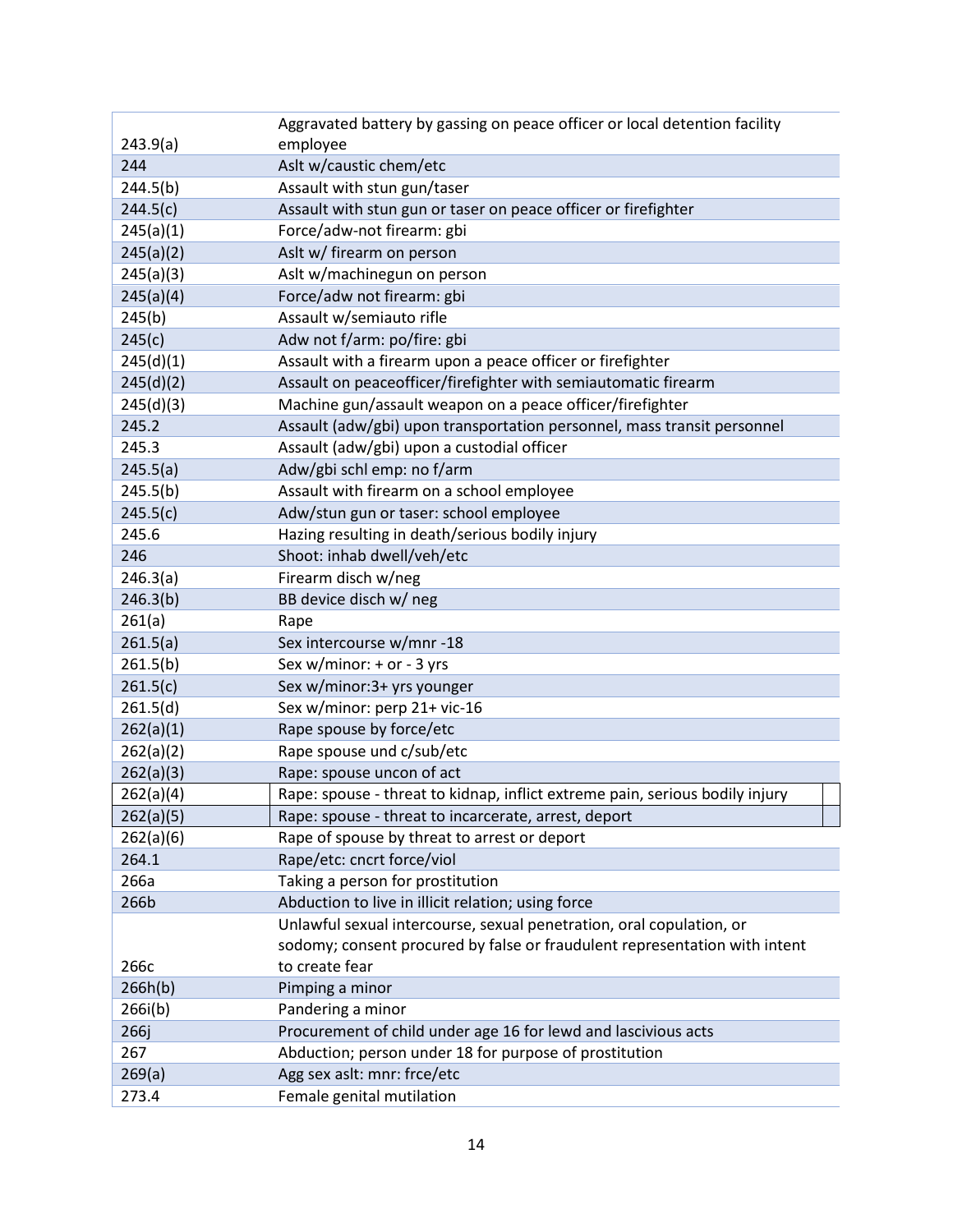|          | Injuring a spouse, cohabitant, fiancé, boyfriend, girlfriend or child's    |
|----------|----------------------------------------------------------------------------|
| 273.5(a) | parent                                                                     |
| 273.5(f) | Inf crpl inj: sps/etc w/pr                                                 |
| 273.6(b) | Viol crt ord to prev domes viol - results in physical injury               |
|          | Domestic violence w/prior - act of violence or a credible threat of        |
| 273.6(d) | violence                                                                   |
| 273a(a)  | Willful cruel to child/poss inj/death                                      |
| 273a(b)  | Willful cruelty to child                                                   |
| 273ab(a) | Assault of child under 8 by force likely to produce GBI resulting in death |
|          | Assault of child under 8 by force likely to produce GBI resulting in brain |
| 273ab(b) | injury, paralysis                                                          |
| 273d(a)  | Inflict injury upon child                                                  |
| 278      | Child stealing                                                             |
| 285      | Incest                                                                     |
| 286(b)   | Sodomy: person under 18                                                    |
| 286(c)   | Sodomy: person under 14                                                    |
| 286(d)   | Sodomy in concert w/force                                                  |
| 286(f)   | Sodomy: vict uncons of act                                                 |
| 286(g)   | Sodomy: vict incapbl:consent                                               |
| 286(h)   | Sodomy: vic/def in mntl inst                                               |
| 286(i)   | Sodomy: no ok: vict drugged                                                |
| 286(j)   | Sodomy by impersonation                                                    |
| 286(k)   | Sodomy under color of authority                                            |
| 288(a)   | Lewd or lasciv acts/w/child und 14yrs                                      |
| 288(b)   | Lewd/lasc acts w/child under 14 or dependent person                        |
| 288(c)   | Lewd/lasc act w/chld 14/15:def 10yr+ or dependent person                   |
| 288.2(a) | Harmful mtr sent w/int of seduc minor                                      |
| 288.3    | Contact with intent to commit sex act                                      |
| 288.4    | Arranging a meeting with minor for lewd purposes                           |
| 288.5(a) | Continuous sexual abuse of child                                           |
| 288.7(a) | Sex/sodomy with a child under 10                                           |
| 288.7(b) | Oral copulation/sexual penetration with a child under 10                   |
| 287(b)   | Oral copulation w/pers und 18yrs                                           |
| 287(c)   | Oral copul w/person und 14/by force                                        |
| 287(d)   | Oral cop in concert: vic incap of con                                      |
| 287(f)   | Oral cop: vic uncon/asleep                                                 |
| 287(g)   | Oral copulation of an incompetent person                                   |
| 287(h)   | Oral cop: vic/def in mntl inst                                             |
| 287(i)   | Oral copulation by anesthesia or controlled substance                      |
| 287(j)   | Oral copulation by impersonation                                           |
| 287(k)   | Oral copulation under color of authority                                   |
| 288a(b)  | Oral copulation w/pers und 18yrs                                           |
| 288a(c)  | Oral copul w/person und 14/by force                                        |
| 288a(d)  | Oral cop in concert: vic incap of con                                      |
| 288a(f)  | Oral cop: vic uncon/asleep                                                 |
| 288a(g)  | Oral copulation of an incompetent person                                   |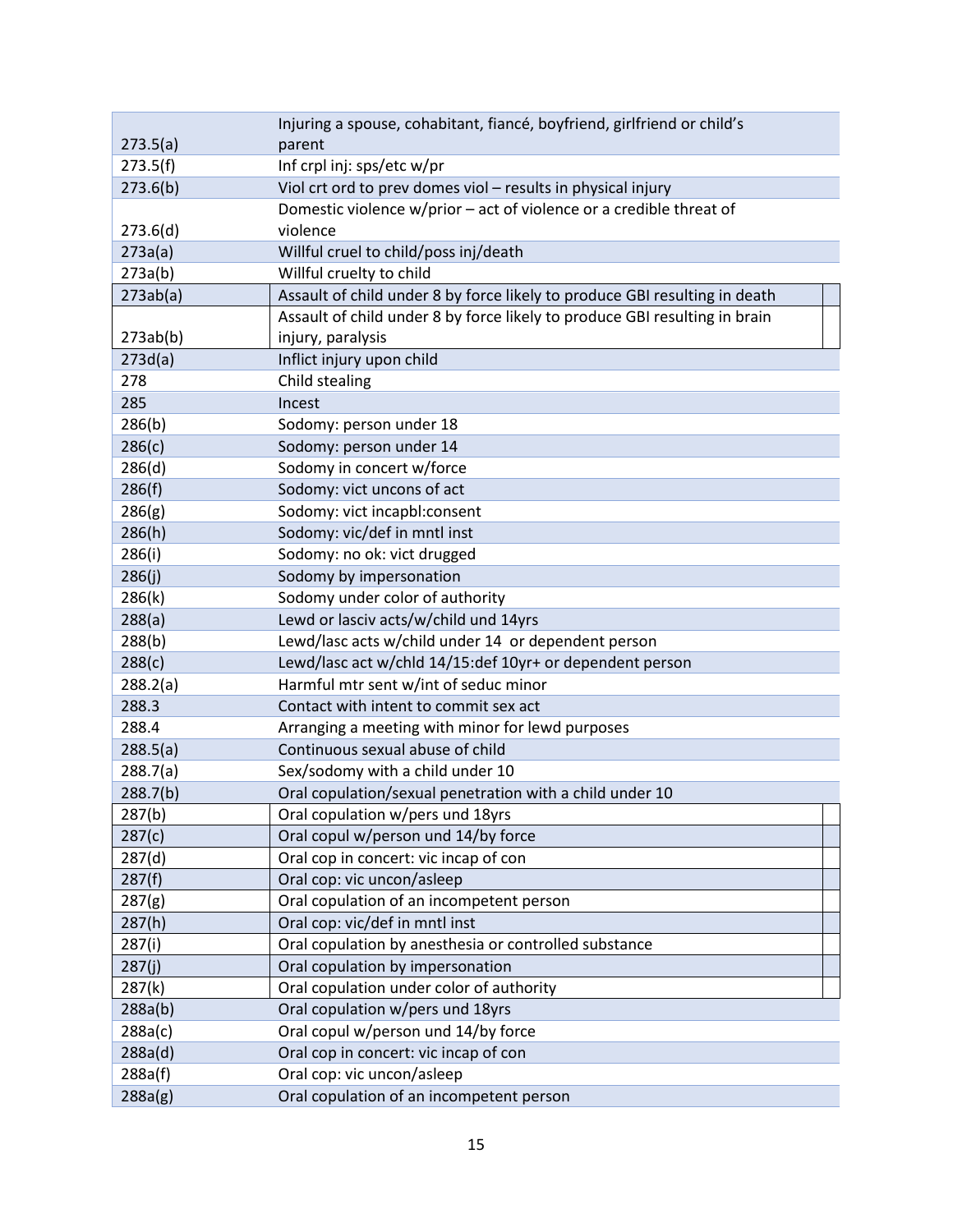| 288a(h)      | Oral cop: vic/def in mntl inst                                            |
|--------------|---------------------------------------------------------------------------|
| 288a(i)      | Oral copulation by anesthesia or controlled substance                     |
| 288a(j)      | Oral copulation by impersonation                                          |
| 288a(k)      | Oral copulation under color of authority                                  |
| 289          | Sexual pen with force/etc                                                 |
| 289.6(a)(3)  | Sex: emp/etc cnf/detention fac                                            |
| 311.4(a)     | <b>Using Minors for Sex Acts</b>                                          |
| 311.4(b)     | Using Minors for Commercial Sex Acts                                      |
| 311.4(c)     | <b>Using Minors for Sex Acts</b>                                          |
| 347(a)       | Poisoning, willful poison/etc food/etc                                    |
| 368(b)       | Cause harm/death elder dep adult                                          |
| 368(c)       | Elder/dependent adult cruelty                                             |
| 368(f)       | False imprison: elder/dep adult violence                                  |
| 404(a)       | Rioting                                                                   |
|              | Exhibit firearm or deadly weapon other than gun. Drawing, exhibiting, or  |
| 417(a)       | using firearm or deadly weapon; self defense; peace officers.             |
| 417(b)       | Exhibit firearm. Drawing, exhibiting, or using a firearm                  |
|              | Exhibit firearm in presence of p.o. Drawing, exhibiting, or using firearm |
| 417(c)       | or deadly weapon; self defense; peace officers.                           |
| 417.3        | Exhibit firearm pres beh occupt                                           |
| 417.8        | Exhibit firearm/etc: resist arrest                                        |
| 422.6(a)     | Violate civil rights by force or threat                                   |
| 451(a)       | Arson causing great bodily injury                                         |
| 451(b)       | Arson: inhabited structure/property                                       |
| 451.1        | Arson with added circumstances                                            |
| 451.5(a)     | Aggravated arson                                                          |
| 452(a)       | Causing fire that causes gbi                                              |
| 452(b)       | Causing fire of inhabited struc/prop                                      |
| 455          | Arson attempts and acts preliminary or in furtherance                     |
| 646.9(a)     | <b>Stalking</b>                                                           |
| 646.9(b)     | Stalking/temp restraining order                                           |
| 647.6(a)(1)  | Annoy/molest child under 18yrs                                            |
| 647.6(b)     | Annoy/molest child/ill entry of bldg                                      |
| 647.6(c)     | Annoy/etc child -18 w/prior                                               |
| 667.61(d)(2) | Felony sex offenses; victim kidnapped increasing risk of harm             |
| 667.61(d)(3) | Felony sex offenses; victim tortured                                      |
| 667.61(e)(1) | Felony sex offense; victim kidnapped                                      |
| 667.61(e)(2) | Felony sex offenses during commission of burglary                         |
| 667.61(e)(4) | Felony sex offenses against more than one victim                          |
| 667.61(e)(5) | Felony sex offenses -tying or binding of victim or another person         |
| 667.8        | Kidnap to commit sex offense                                              |
| 667.85       | Kidnap child under 14 yrs                                                 |
| 674          | Sex offense by daycare provider                                           |
| 836.6(c)     | Escape from custody by force or violence                                  |
| 4500         | Assault by a life prisoner                                                |
| 4501         | Assault by a state prisoner                                               |